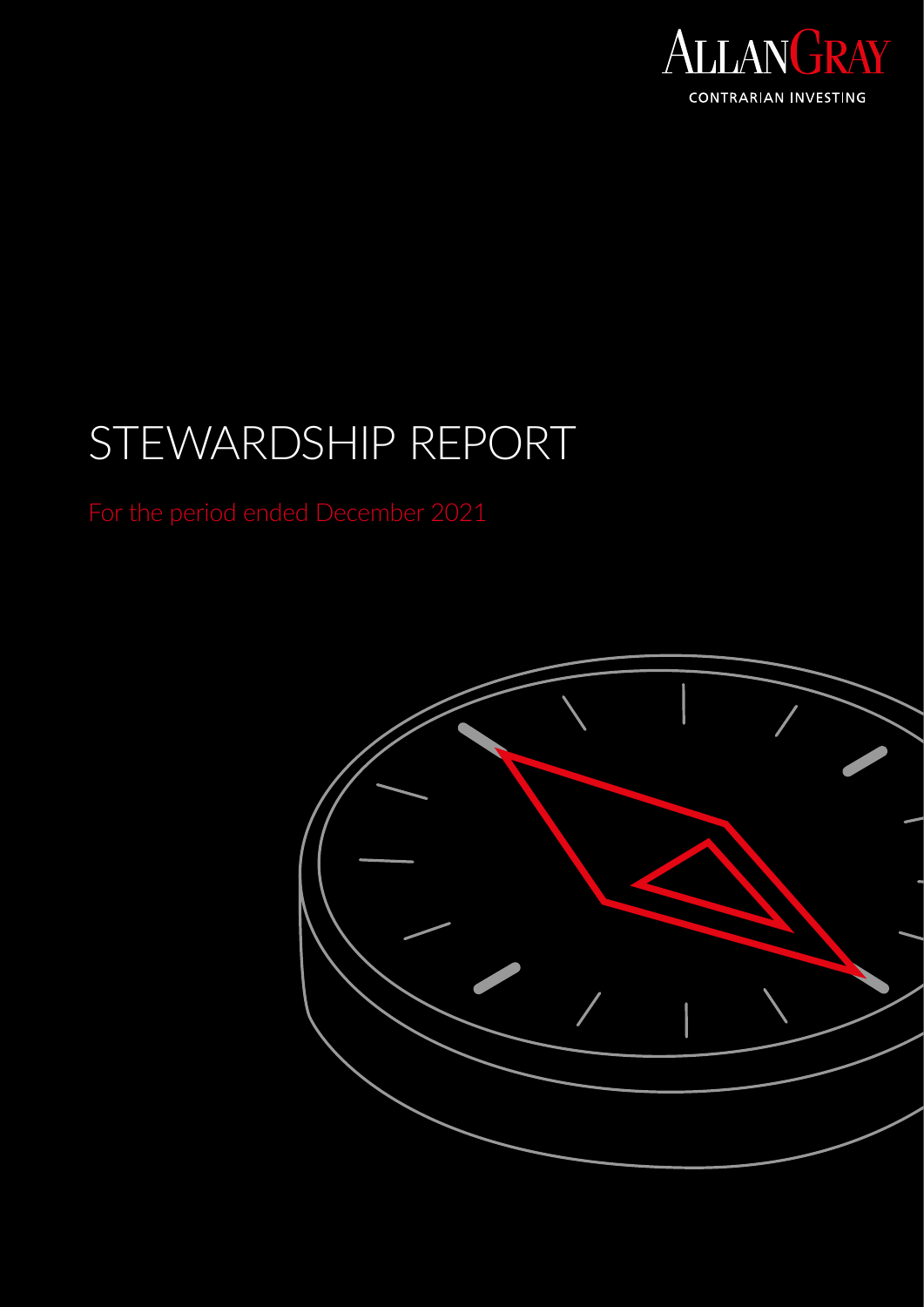## ALLAN GRAY STEWARDSHIP REPORT

As a steward of our clients' capital, we recognise the importance of responsible investing. Throughout 2021, we received a significant increase in engagement from our clients seeking more information on our approach to responsible investing. This has provided us with valuable feedback on our investment activities and has helped to enhance our analysis.

Recognising that responsible investing means different things to different people, we describe Allan Gray Australia's general investment and stewardship approach, including how we consider integration, climaterelated risks, modern slavery and governance issues in our Statement of Responsible Investing which can be found on our website at allangray.com.au.

This Stewardship Report outlines our stewardship activities during 2021, in order to provide a deeper understanding of our actions and our pathway forward. We have disclosed our stewardship activities across three sections:

- 1. integration of environmental, social and governance (ESG) factors into the investment decision
- 2. engagement
- 3. proxy voting.

Allan Gray Australia will release a stewardship report annually.

This Stewardship Report is approved by the Chief Investment Officer and Managing Director of Allan Gray Australia, who has overall oversight of, and responsibility for, the implementation of responsible investing.

"OUR ROLE AS A FUND MANAGER IS TO SEEK THE HIGHEST RISK-ADJUSTED RETURN FOR OUR CLIENTS, AND DOING SO IS INEXTRICABLY LINKED WITH ASSESSING THE SUSTAINABILITY OF THE EARNINGS OF THE COMPANIES WE INVEST IN."

– SIMON MAWHINNEY, MANAGING DIRECTOR AND CHIEF INVESTMENT OFFICER.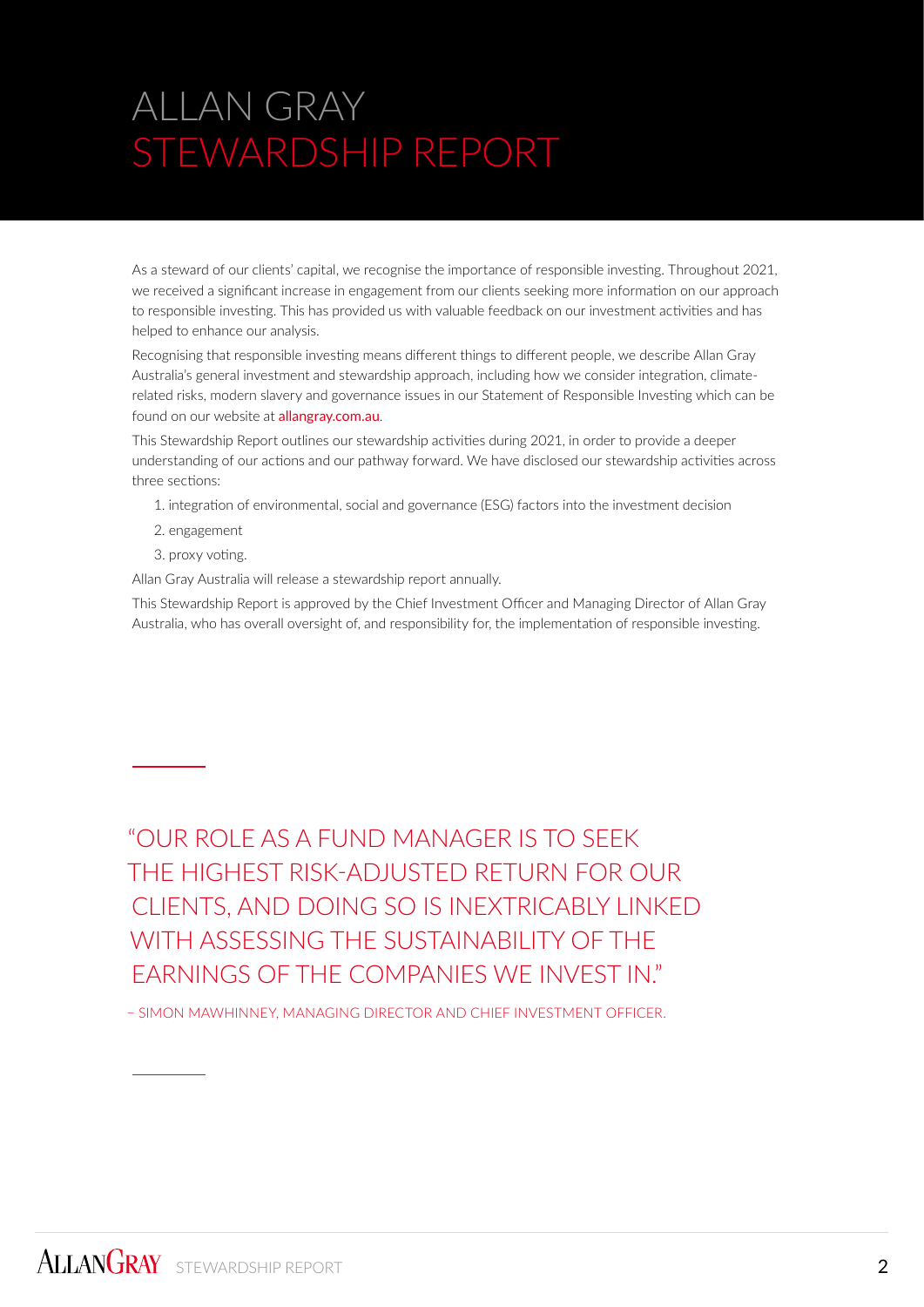## CONTENTS

| Overview                                                                                                                                                                                                                       |  |
|--------------------------------------------------------------------------------------------------------------------------------------------------------------------------------------------------------------------------------|--|
|                                                                                                                                                                                                                                |  |
|                                                                                                                                                                                                                                |  |
|                                                                                                                                                                                                                                |  |
|                                                                                                                                                                                                                                |  |
|                                                                                                                                                                                                                                |  |
| Signatory to the PRI $\cdots$ $\cdots$ $\cdots$ $\cdots$ $\cdots$ $\cdots$ $\cdots$ $\cdots$ $\cdots$ $\cdots$ $\cdots$ $\cdots$ $\cdots$ $\cdots$ $\cdots$                                                                    |  |
| Other external initiatives and a contract to contact the contract of the contract of the contract of the contract of the contract of the contract of the contract of the contract of the contract of the contract of the contr |  |
|                                                                                                                                                                                                                                |  |
|                                                                                                                                                                                                                                |  |
|                                                                                                                                                                                                                                |  |
| Examples of ESG influencing investment decisions resources and resources and resources of ESG influencing investment decisions resources and resources and resources and resources and resources and resources and resources a |  |
| How we think about ESG risks facing significant positions 10                                                                                                                                                                   |  |
| Our approach to climate change response to the contract of the contract of the contract of the contract of the contract of the contract of the contract of the contract of the contract of the contract of the contract of the |  |
|                                                                                                                                                                                                                                |  |
|                                                                                                                                                                                                                                |  |
|                                                                                                                                                                                                                                |  |
|                                                                                                                                                                                                                                |  |
|                                                                                                                                                                                                                                |  |
| Engagement examples entering the contract of the contract of the contract of the contract of the contract of the contract of the contract of the contract of the contract of the contract of the contract of the contract of t |  |
|                                                                                                                                                                                                                                |  |
|                                                                                                                                                                                                                                |  |
| Our approach in the contract of the contract of the contract of the contract of the contract of the contract of the contract of the contract of the contract of the contract of the contract of the contract of the contract o |  |
|                                                                                                                                                                                                                                |  |
| . 19                                                                                                                                                                                                                           |  |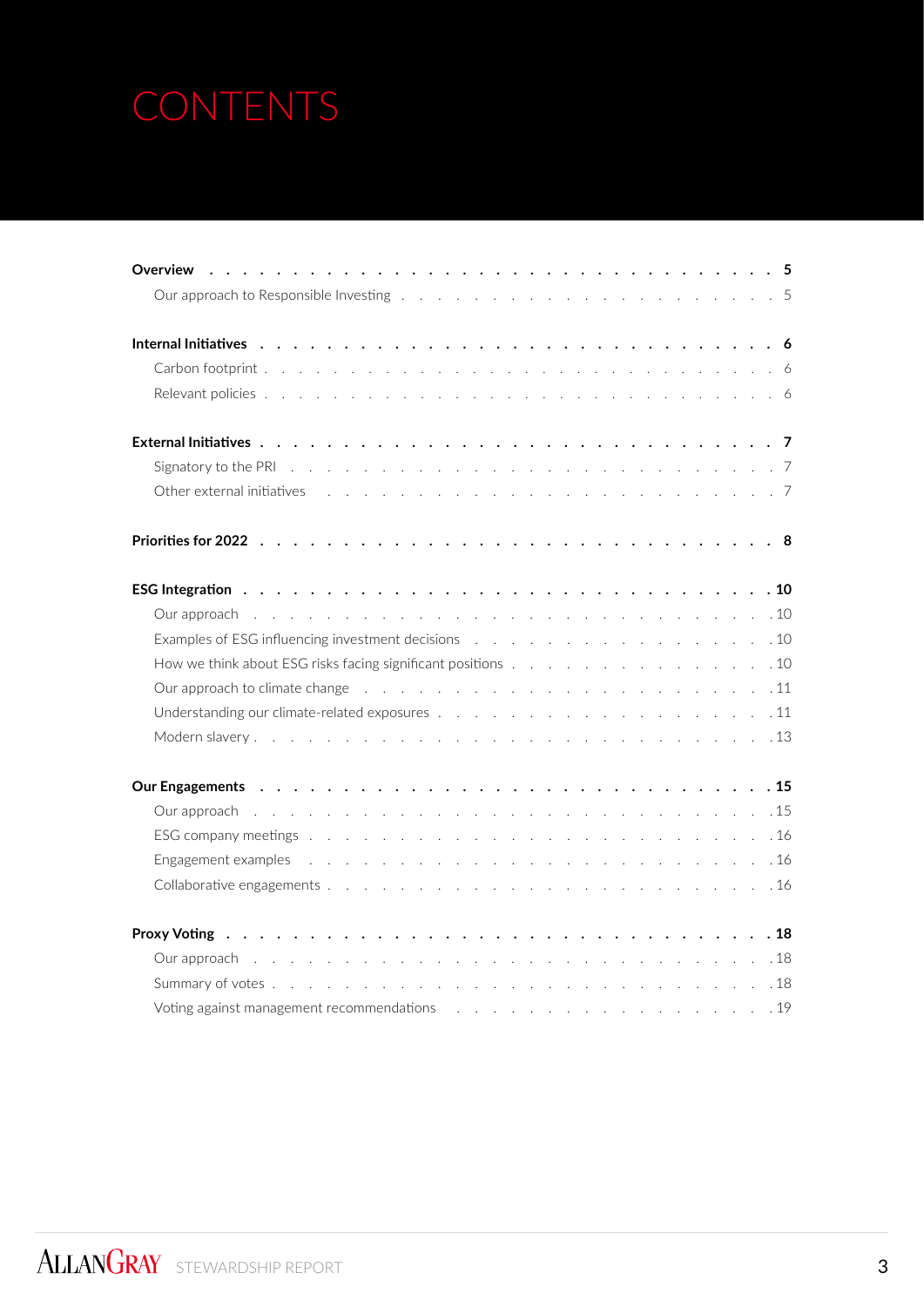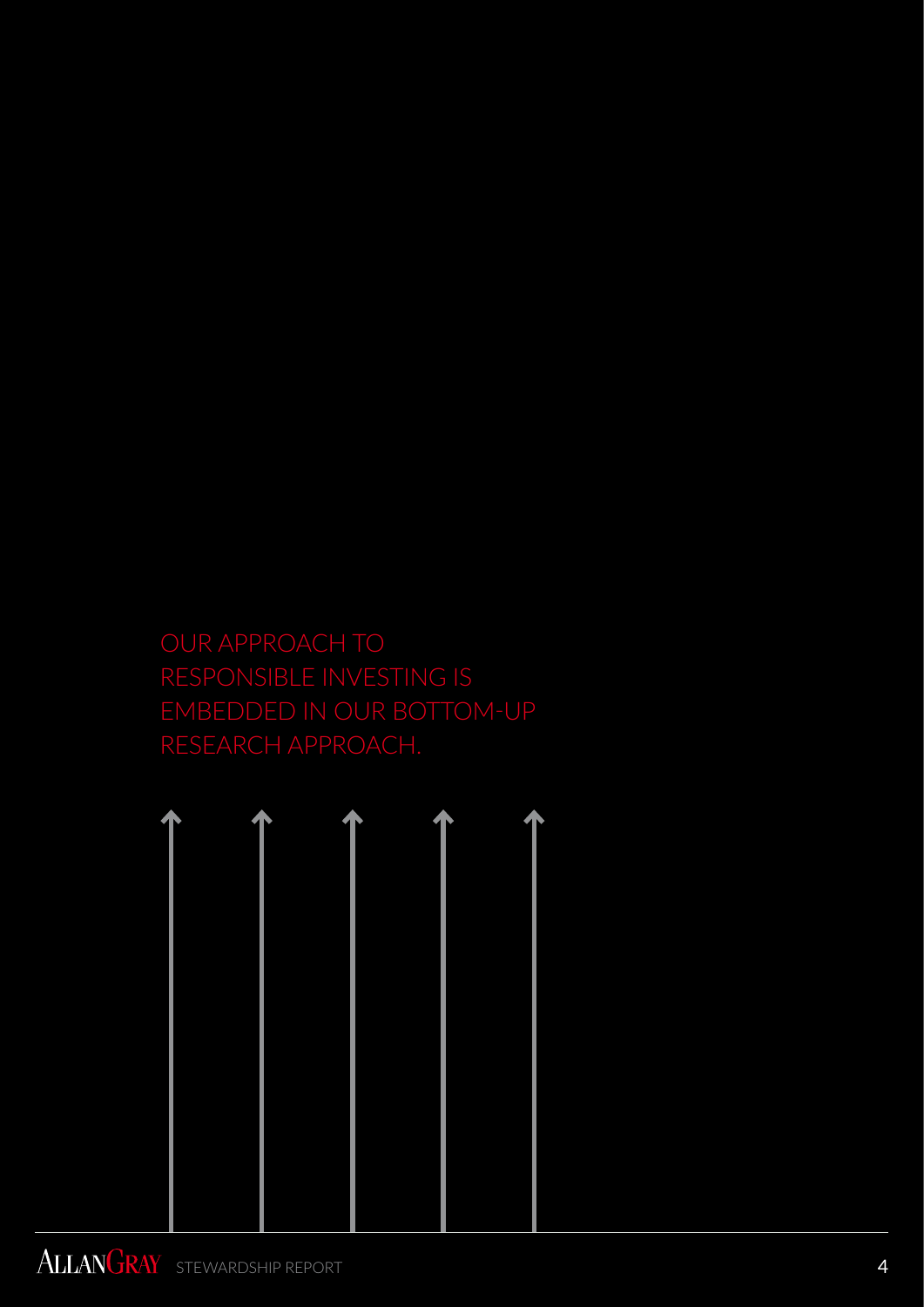## OVERVIEW

#### OUR APPROACH TO RESPONSIBLE INVESTING

As an investment manager, we apply our contrarian, long-term and fundamental investment strategy to maximise the interests of the portfolios we manage on behalf of our clients. Our approach to responsible investing is embedded in our bottom-up research approach.

We believe that companies need to have sustainable practices across ESG factors to maintain their social licence to operate, which ensures their long-term profitability.

The importance of sustainability is clear. But assessing ESG factors is complex and rarely black or white. It can't be done without considering a range of stakeholder needs and it requires substantial judgement. As such, we strongly believe independent research is important as every company's place in society is more than the sum of its reported statistics. Like all other aspects of investing, unfortunately, best efforts and a wellguided moral compass do not yield perfect results and we continue to learn from, and adapt to, changing societal expectations.

We take our responsibilities as stewards of capital seriously and are in a fortunate position to be able to make a positive difference. Behind each of our investment decisions is comprehensive research performed by a considered analyst.

ESG assessments are integrated in our investment process from the genesis of the investment idea until we sell our last share. We take our voting rights seriously and vote on all our shares when entitled to. We are active stakeholders of our investee companies and regularly engage with management and the boards of these companies. We agitate for change where we believe it is necessary. We treat problems as our problems, not just to be passed on to a new set of shareholders. We recognise, however, that engagement can also have its limitations and, although rare, sometimes walking away is the most responsible thing to do.

As investors, we have always insisted on thinking for ourselves, taking a long-term perspective and acting in accordance with our values. Our approach to responsible investing is no different. We aspire to deliver on behalf of clients who share our belief that investing responsibly is an integral part of investing well.

**IDEA GENERATION ASX listed securities** 

#### **FUNDAMENTAL RESEARCH ECG factors are considered when assessing our view of intrinsic value**

**BEST IDEAS All research includes a section on ESG factors for consideration at Portfolio Group Meetings** 

#### **PORTFOLIO REVIEWS**

**We are active shareholders and regularly engage with management. We vote all our shares, when entitled, and agitate for change when we believe it is necessary**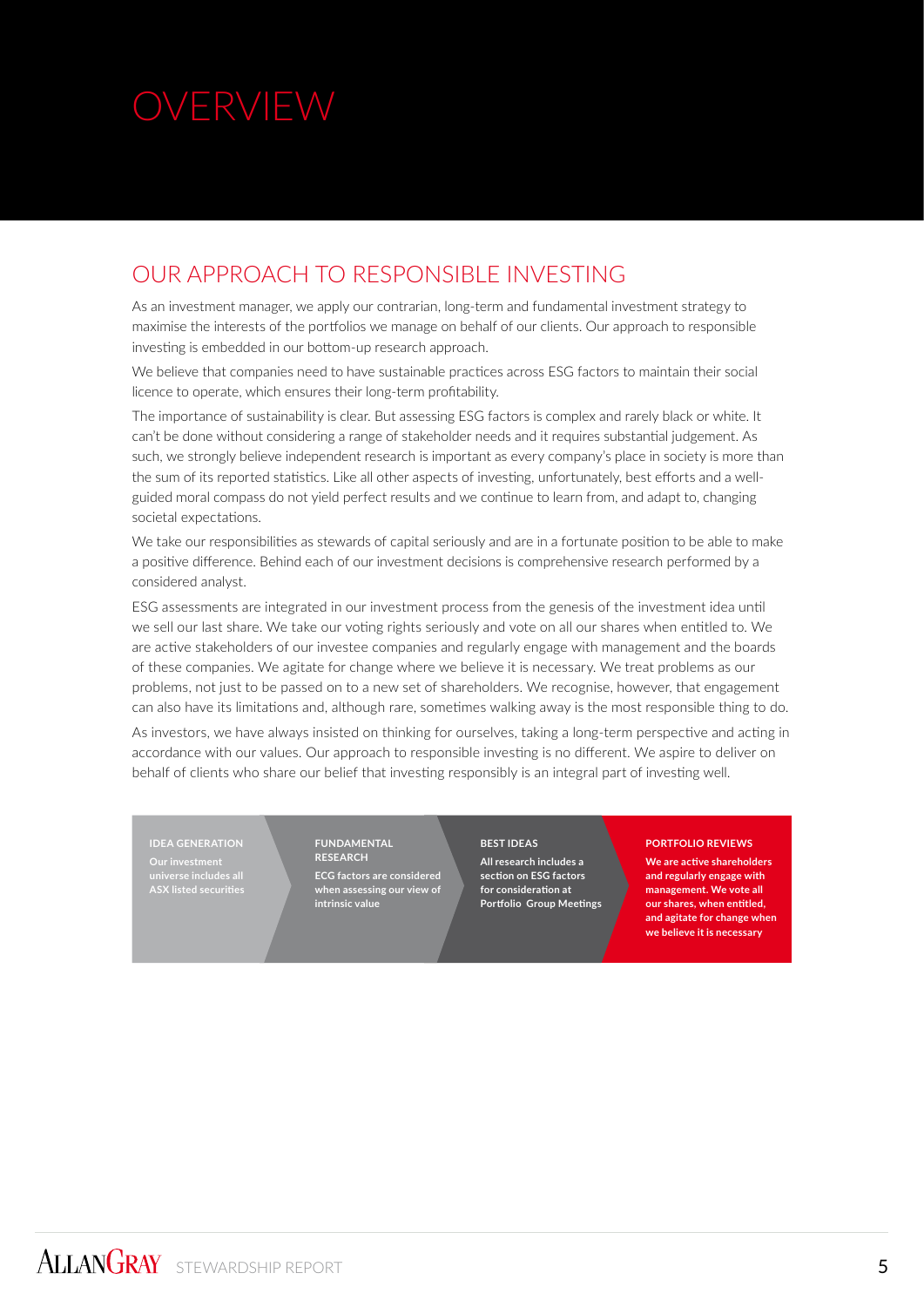## INTERNAL INITIATIVES

### CARBON FOOTPRINT

Allan Gray Australia is committed to being carbon neutral.

We believe that Allan Gray Australia has a responsibility to ourselves and future generations to act on climate change now. There are ways to mitigate the adverse effects of CO2 emissions – starting with being aware of our own carbon footprint.

During 2020, Allan Gray Australia initiated a project to determine (as best we could) our CO2 footprint based on direct (scope 1) emissions from our operations. Once identified, we worked together with South Pole – a specialist in corporate decarbonisation – to purchase carbon credits for certified emission reduction projects to cover our scope 1 estimated carbon footprint.

We are pleased to confirm that we have offset our estimated carbon footprint for 2020, and are committed to remaining carbon neutral in the years to come.

We are currently in the process of estimating our CO2 footprint based on direct (scope 1) emissions from our operations for 2021 and we will work with South Pole again to purchase certified carbon credits to cover our estimated carbon footprint.

## RELEVANT POLICIES

In implementing our ESG approach to investment research and in exercising shareholder rights, Allan Gray Australia ensures that it complies with the wider group's Code of Conduct policies, including Conflicts of Interest and Bribery and Corruption policies. The Conflicts of Interest Policy can be found on our sister company's website. It governs the way in which we engage with company boards and senior management and ensures that any conflicts arising in connection with such engagement or the exercise of proxy votes are appropriately disclosed and managed.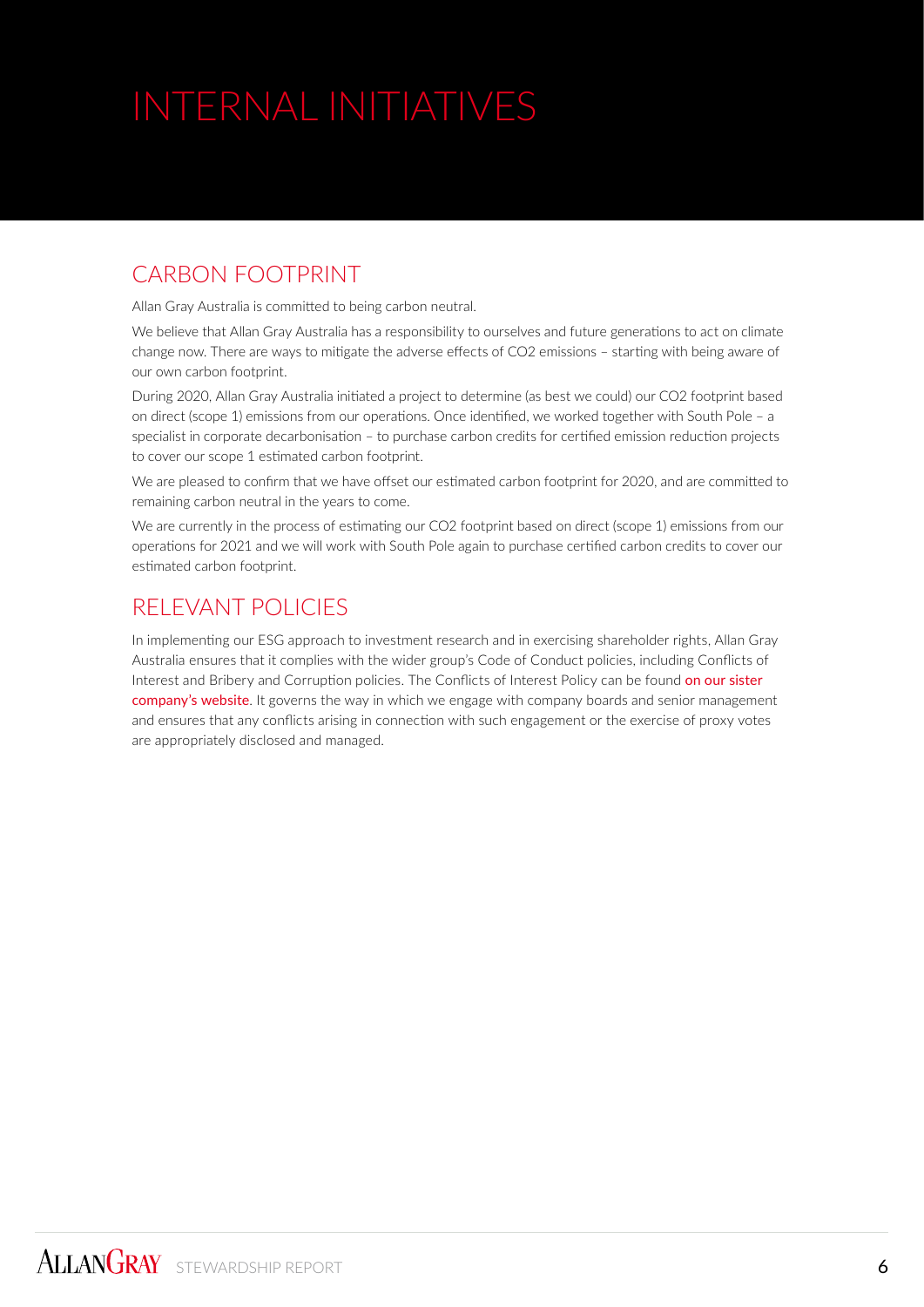## EXTERNAL INITIATIVES

## SIGNATORY TO THE PRI

The Principles for Responsible Investment (PRI) initiative is the world's leading proponent of responsible investment which works to understand the investment implications of ESG factors. It is supported by the United Nations and is governed by six leading principles, with the objective of developing and maintaining a more sustainable global financial system. Allan Gray Australia supports the PRI.

We are rated 'A' by the PRI for ESG incorporation and active ownership of listed equities. This relates to the 2020 reporting period, which is the latest period assessed. To read more about our approach you can download a copy of our 2020 Public Transparency Report. Future Public Transparency Reports will be made available on our website.

**You can find out more about the Principles for Responsible Investing initiative, including information about the PRI assessment methodology, at** www.unpri.org**.**

### OTHER EXTERNAL INITIATIVES

We are also a member of ESG Research Australia, a not-for-profit industry working group committed to, amongst other things, encouraging broker research to account for ESG issues and raising the profile of ESGinclusive research in the Australian investment industry.

We are wholly supportive of the goals of the Task Force on Climate-related Financial Disclosures (TCFD) and the Paris Agreement. We believe these global initiatives increase market transparency and awareness.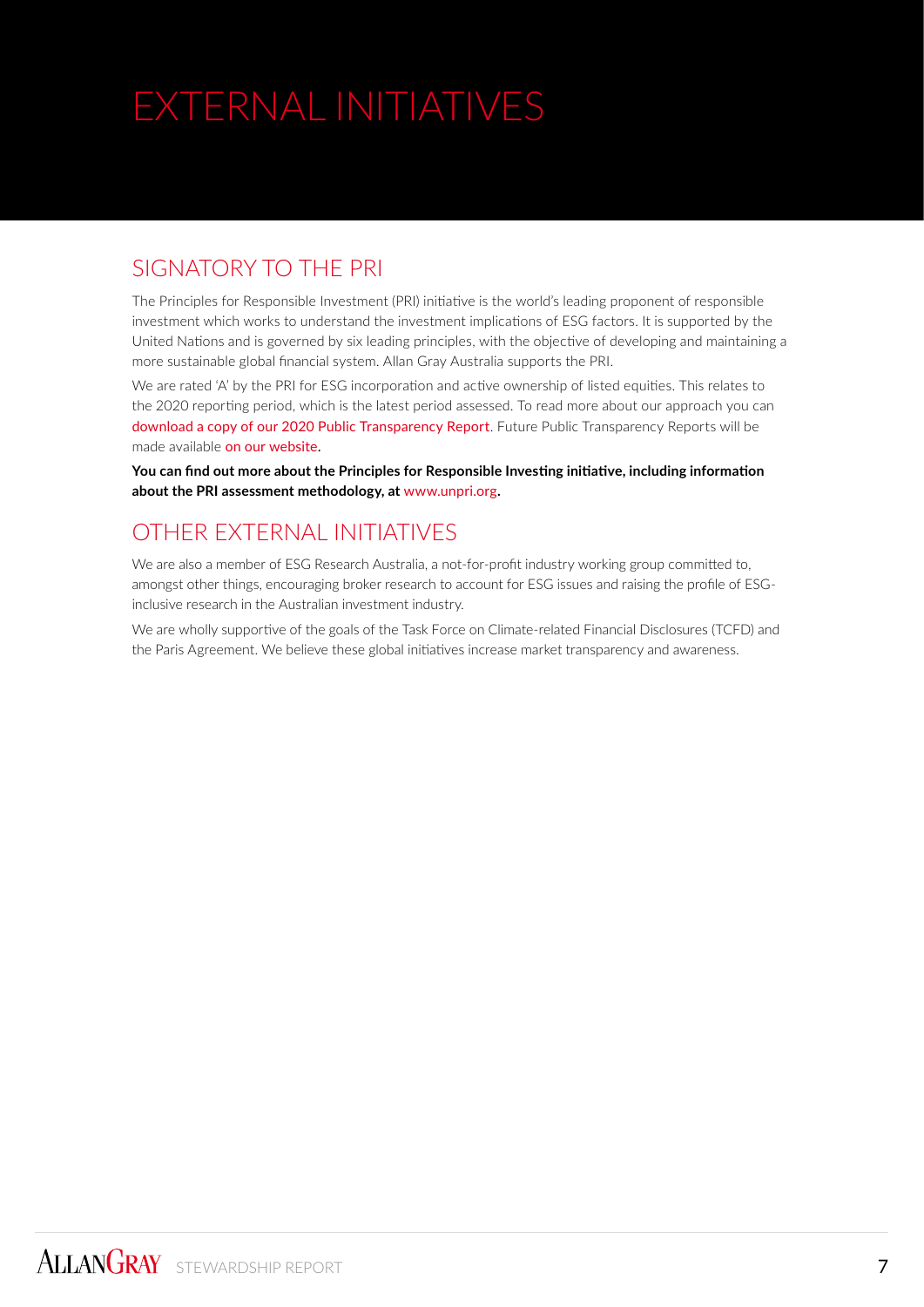## PRIORITIES FOR 2022

Moving into 2022, we will focus on the release of an evergreen Statement of Responsible Investing that will sit separately to this Stewardship Report. The Statement of Responsible Investing will set out our overarching policies and approach to key elements of responsible investing. We will also publish a Modern Slavery Policy, which will set out Allan Gray Australia's key approach to modern slavery and the key steps we will implement to manage the risks of modern slavery within our organisation, within our supply chain and in respect of investee companies.

Additionally, we are seeking to hire a dedicated ESG analyst, who will take primary responsibility for generating our independent ESG research which will feed into our decision making, engagements, proxy voting and ongoing consideration of investee companies.

We have accounted for the emissions of investee companies within the Allan Gray managed funds for over a decade and will continue to monitor emissions for the year ahead. This key data feeds into our decisionmaking process and provides us with measurable data when we are considering purchasing a stock and assessing the ongoing performance. It also allows us to accurately engage and vote based on fact.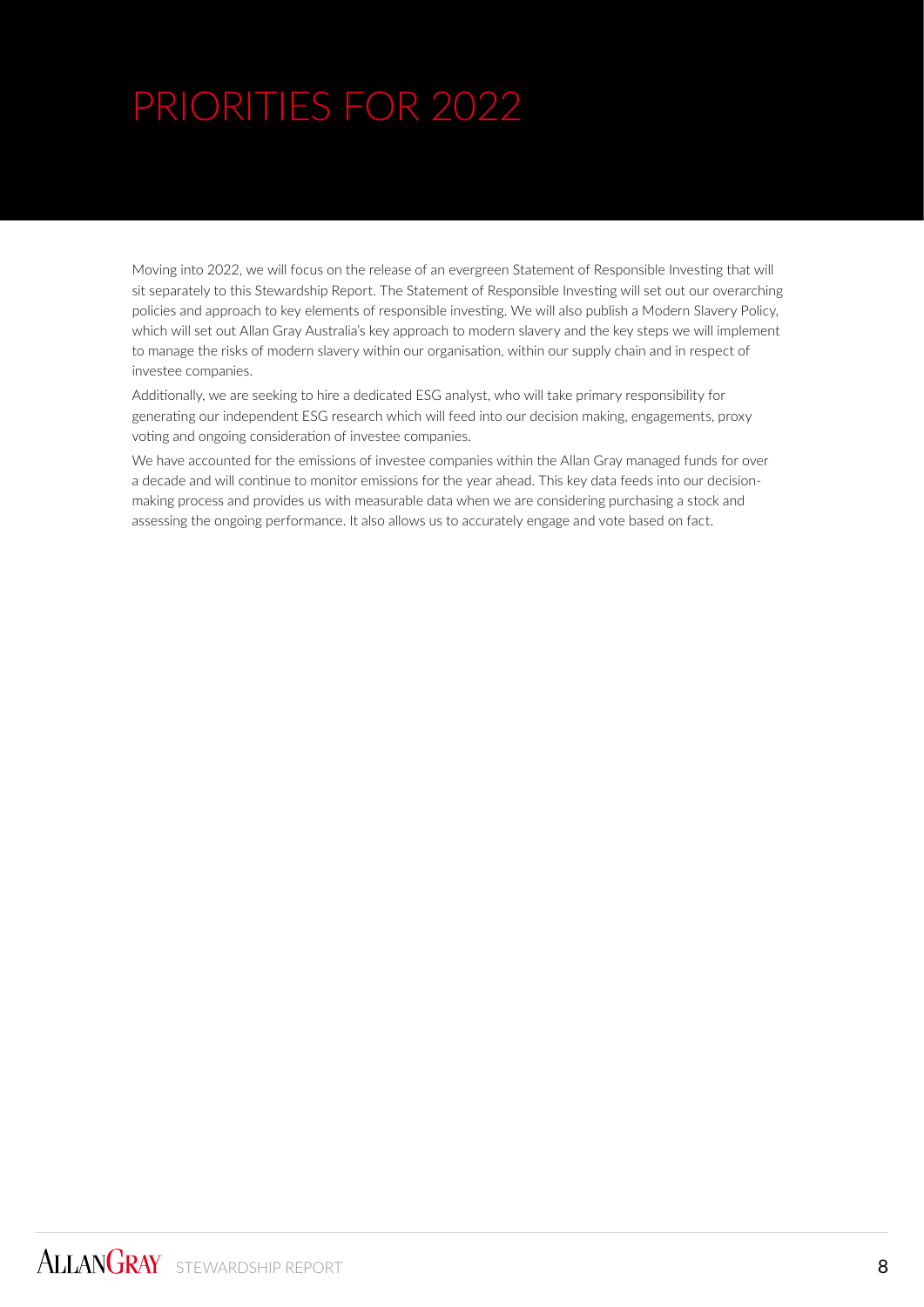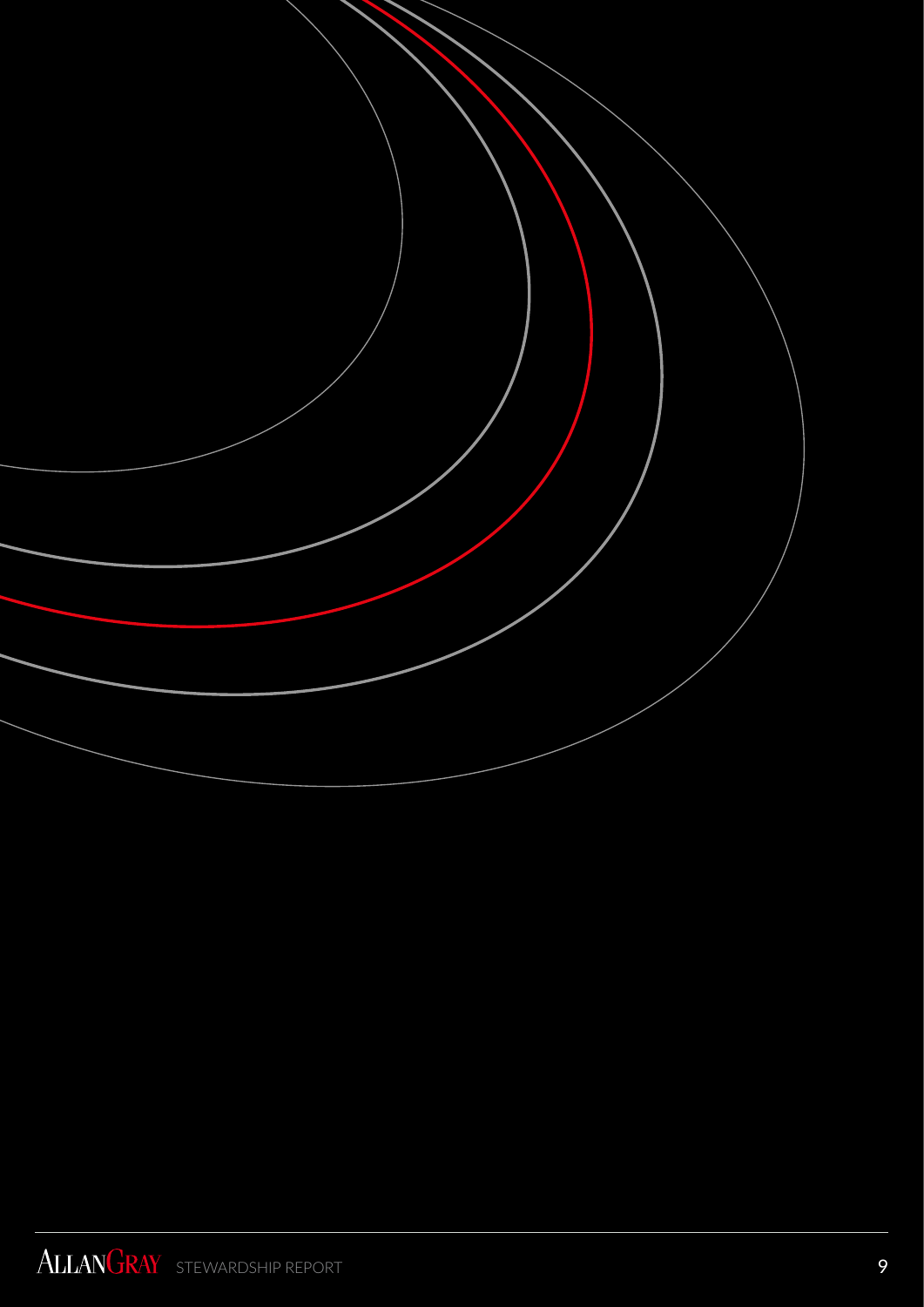## ESG INTEGRATION

#### OUR APPROACH

As long-term value investors, we strive to understand the material drivers of company performance, and we have a healthy respect for the role that ESG plays in this. Our analysts must consider and integrate ESG factors into every assessment of intrinsic value.

The investment team uses a variety of traditional tools to assess ESG matters, both at the time of initial investment and on an ongoing basis during our stewardship. These include raw data from company databases, attendance at company meetings, other direct and indirect engagements and company-provided sustainability reports.

Investment thesis reports generated during the research process are submitted for robust debate and peer review.

A number of options exist where ESG concerns are unveiled during our research process. For example, we could

- reject an investment idea
- invest only when we consider the share price is sufficiently discounted so as to protect against the risk
- use a platform of ownership to proactively engage with the board and management team so as to effect change and bring about tangible societal benefits
- wait to see if management's proposals to address the ESG concerns play out.

### EXAMPLES OF ESG INFLUENCING INVESTMENT DECISIONS

#### **Tassal Group Limited**

In 2021, we analysed Tassal Group Limited, a producer of farmed salmon. The environmental footprint of their salmon production, particularly with respect to waste in the ocean, suggested that a greater discount to the then prevailing share price was needed. As a result, we did not invest in the company.

#### **An unnamed mining services company**

We had concerns over capital management at one mining services company in which we are invested. In particular, the company seemed to overestimate their returns at project level because those returns never seemed to eventuate at group level. We engaged with management and board to structure better incentives and also presented to their Executive Leadership Team about our views on capital.

### HOW WE THINK ABOUT ESG RISKS FACING SIGNIFICANT POSITIONS

#### **Worley Limited**

As a company that employs around 50,000 people in countries all around the world, Worley Limited's business is labour-intensive. The majority of their workforce are professionals (e.g. engineers) but there is also a large 'craft' component in some locations. Worley's projects also regularly employ contractors. As a result, the company is exposed to labour risks like modern slavery. In our interactions with the board, we came to understand that the company has procedures in place (e.g. internal audit site visits and whistle blowing) to identify any such risks, but it is a difficult endeavour. While the risk is hard to quantify, we do consider it in our valuation of the company.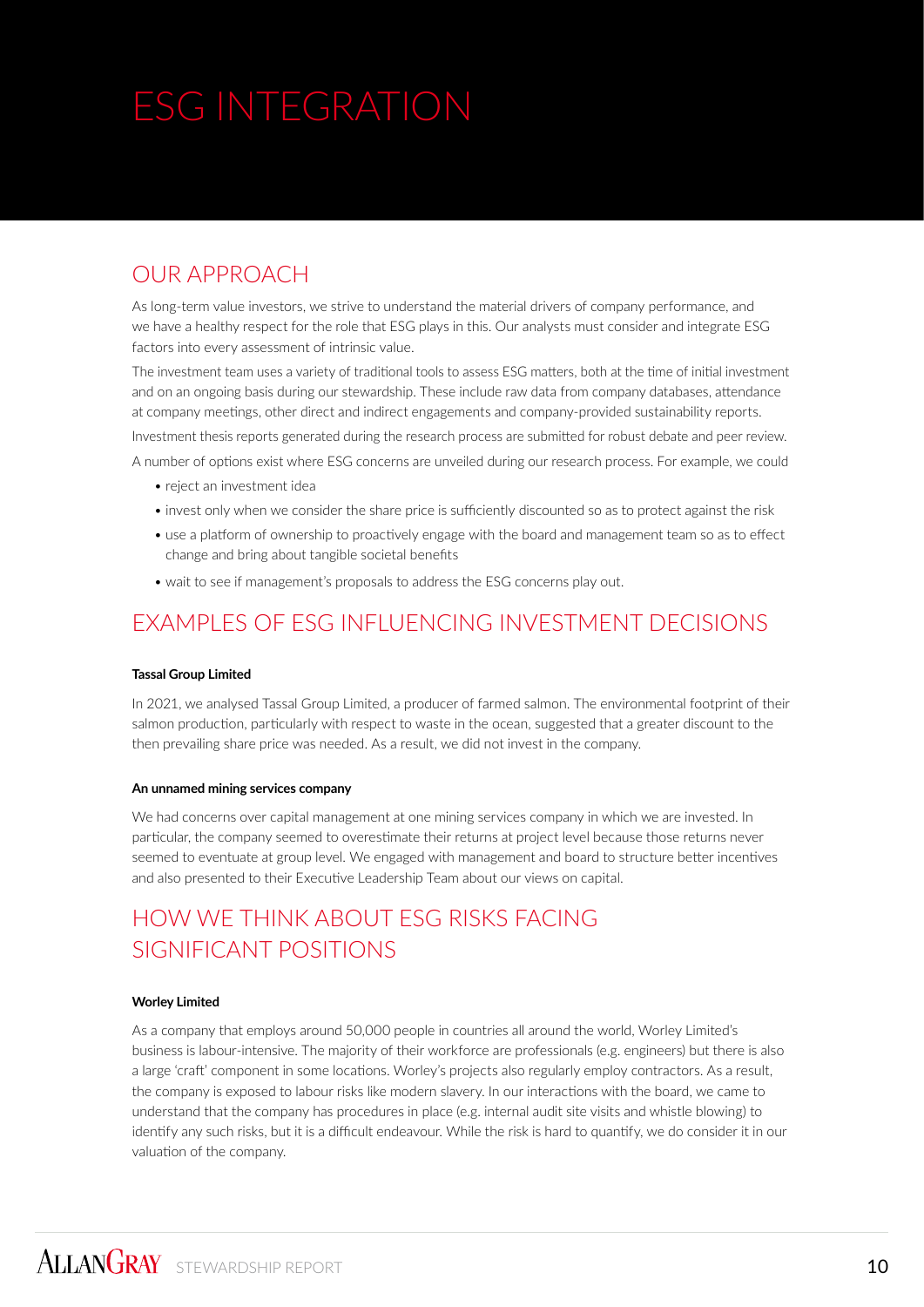## OUR APPROACH TO CLIMATE CHANGE

Climate change is one of the defining issues of our time and we recognise that it is one of the biggest threats facing our society. As such, climate-related risks and opportunities are considered as part of Allan Gray Australia's bottom-up research process. Such risks will not always be material to our assessment of a company's intrinsic value, but where they are, for example in emissions-intensive companies we research and consider for our portfolios, we will push to understand the long-term sustainability of these companies' practices. For this reason, we have previously conducted research in several areas including: the future consumption of gas and its role in the displacement of coal; the transition risk associated with potential investments in thermal coal; and long-term trends in primary production of base metals versus recycling. Decisions to own or not own a particular company are not a function of climate change risk itself, but our assessment of price relative to value and whether we are adequately compensated for those risks.

We have long felt that share ownership is one of the best avenues of change through consultation and agitation. The 'not in my backyard' (divestment) approach often shifts responsibility towards different shareholders, some of whom, in our view, are less likely to have goals that are compatible with long-term sustainability. We believe this slows or reverses much needed change.

### UNDERSTANDING OUR CLIMATE-RELATED EXPOSURES

#### **Woodside Petroleum Limited**

Woodside is an oil and gas producer and its main product is liquified natural gas sold in East Asia. Gas has half the Scope 3 emissions of thermal coal, and thermal coal is a significant source of energy in Woodside's target markets. Over 80% of the gas they sell is on long-term volume contracts with prices that generally vary with the price of oil. Like many companies in the sector, new investments in hydrocarbon assets will be heavily scrutinised. This capital discipline is likely to make existing assets ever more valuable. Woodside is also investigating and developing assets in new products and markets which are likely to help in the energy transition. For example, they are considering a number of hydrogen projects.

#### **Incitec Pivot**

As a significant ammonia producer, Incitec's production provides a critical input into the sustainability of the world's food bowl as well as in the mining of new age minerals necessary for a lower-carbon world. It's 2020 emission intensity of 1.9t per tonne of ammonia is lower than estimates of global average intensity of 2.5t to 2.9t per tonne of ammonia production. There are unavoidable chemical properties / outcomes that drive these outcomes under the current economic envelope in which they operate (the use of hydrogen as a feedstock would reduce this but would also significantly increase the cost of ammonia production to levels not currently affordable). Not only is Incitec currently well below the industry average, they are also proactive in their efforts to improve further: they are capturing more of the CO2 they produce, proactively investigating the use of clean hydrogen and investing in nitrous oxide abatement. They are targeting a 5% reduction in CO2 by 2026 (baseline 2020).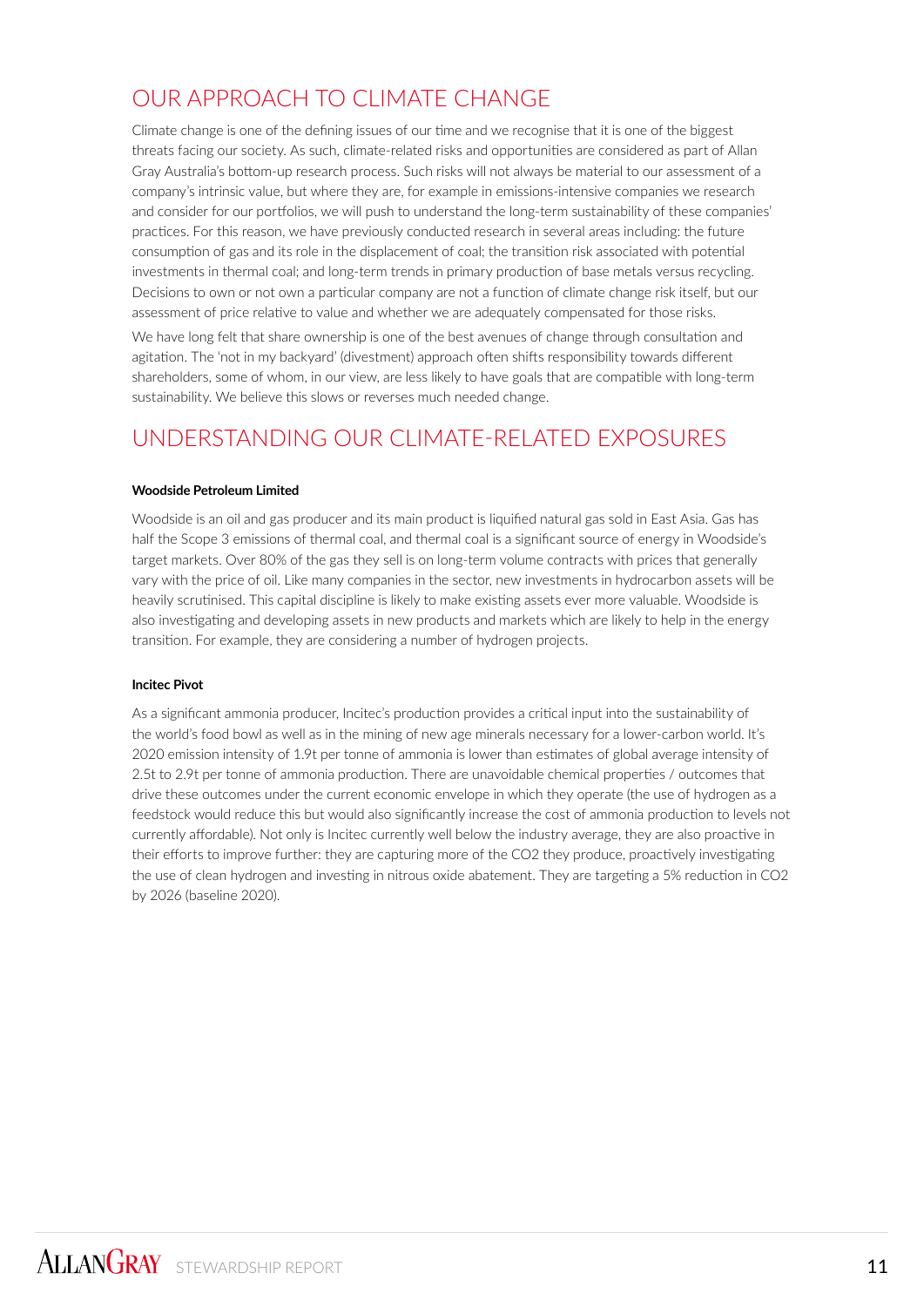#### **Alumina Limited**

Like copper, nickel and lithium, aluminium is a much-needed material to help achieve the world's ambitions of a transition towards a lower carbon footprint. Alumina Limited, via its 40% interest in the AWAC joint venture, uses predominantly gas in its refining process. This is in stark contrast to the alumina refined in China and other parts of the world that is skewed towards coal and oil. This, together with the colocation of its refineries with its bauxite deposits, makes AWAC's environmental footprint attractive relative to other alumina producers. At 0.51t CO2 per tonne of alumina produced, it is amongst the lowest emitters in the world on a per unit basis, approximately half the world average and well below China's emissions. Under a scenario where Alumina Limited was divested or in some way starved of capital, which ultimately forced its closure, it is likely that this needed production would be sourced from China at a far greater cost to society in terms of emissions.

Notwithstanding the above, AWAC is dedicating resources to even greater fuel substitution. In time, increasing electricity grid renewables intensity should also assist them in achieving their stated goal of a 50% reduction in emissions by 2030 (relative to a 2010 baseline).

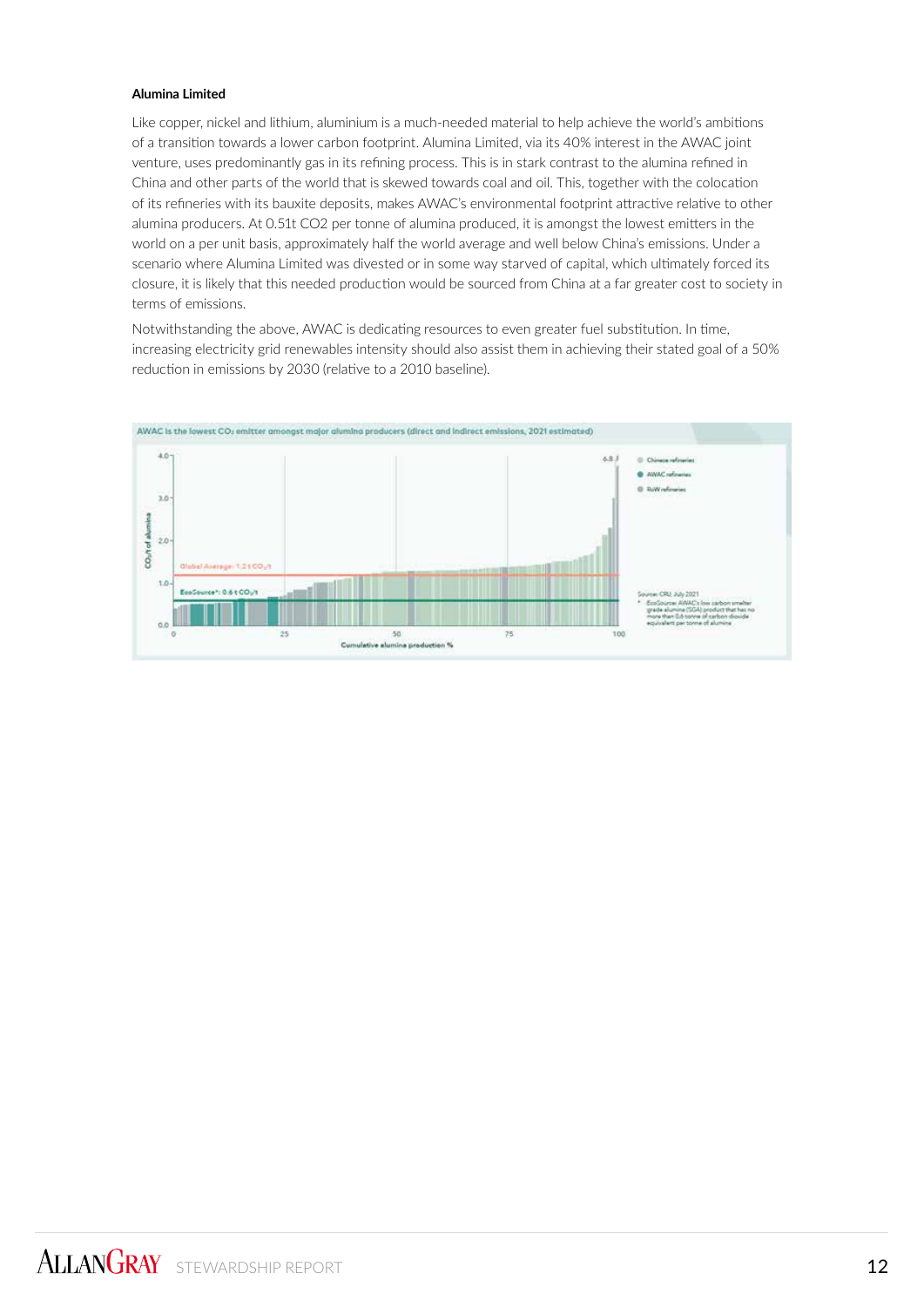### MODERN SLAVERY

We are strongly opposed to slavery and human trafficking and will, as part of our investment process, consider modern slavery risks that affect a company and its future earnings. Allan Gray Australia invests overwhelmingly in companies with Australian operations, although we do acknowledge that some companies may operate in high-risk jurisdictions and/or deal with high-risk industries or vulnerable populations through their supply chains. On a quarterly basis, we document the possible exposures in riskier geographies, as well as continuously engage with companies to understand what they do to mitigate risks.

The Allan Gray Australia Equity Fund has reported under the Modern Slavery Act 2018 (Cth) for the first time in 2021, however Allan Gray Australia is not required to report on its modern slavery risks under the legislation as the company's annual consolidated revenue has not met the threshold to date. As annual consolidated revenue will fluctuate from year to year, this may change in respect of future reporting periods.

The Allan Gray Australia Equity Fund modern slavery statement outlines our approach to modern slavery, which includes a risk-based assessment of our direct suppliers, independent and disciplined research in relation to investments and ongoing engagement if we identify risks.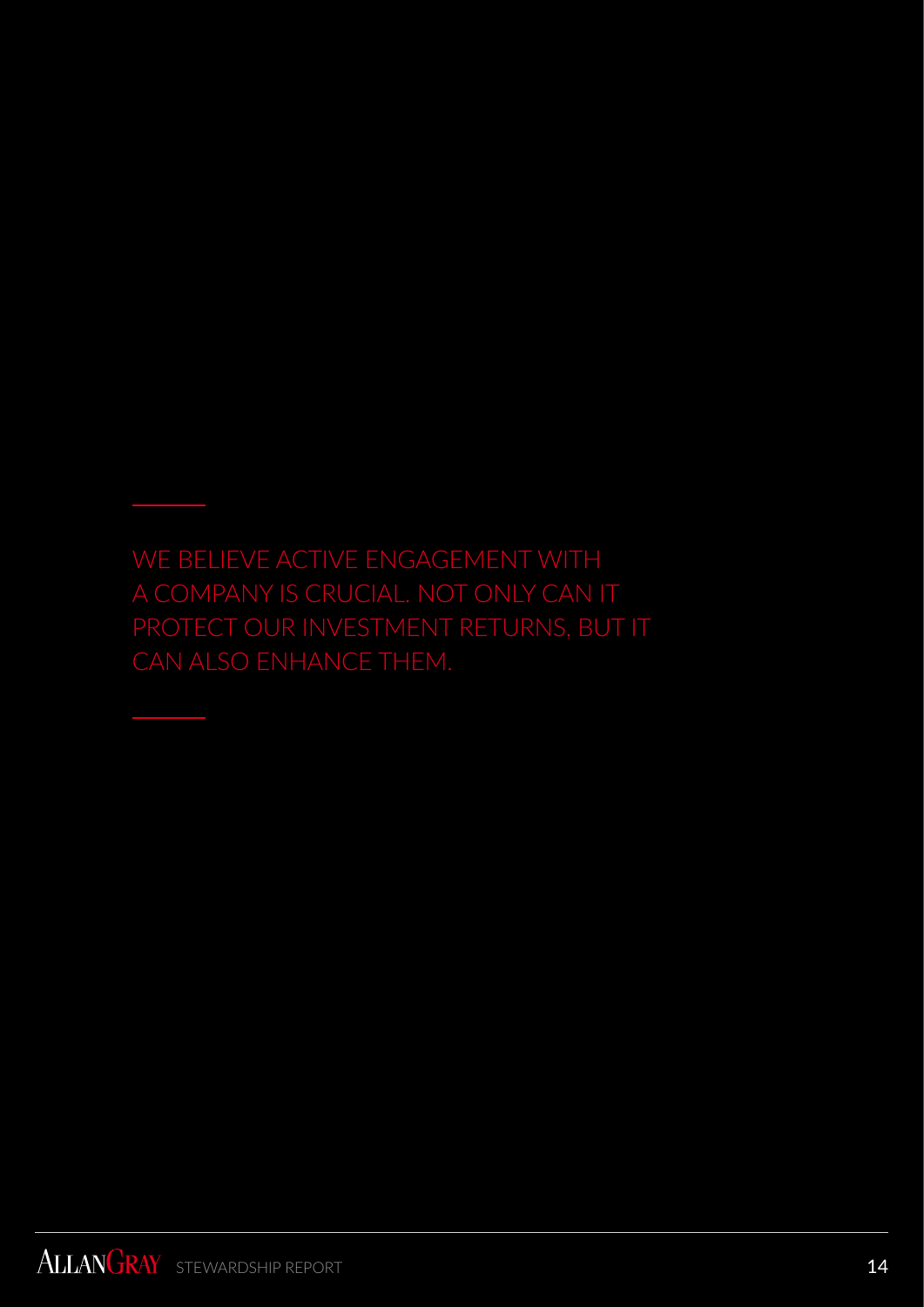## OUR ENGAGEMENTS

#### OUR APPROACH

For us, responsible investing extends beyond the investment decision to how we behave as stewards of capital. Much of our time is spent revisiting our investment theses, actively engaging with companies on important issues and appropriately exercising our voting rights.

We believe active engagement with a company is crucial. Not only can it protect our investment returns, but it can also enhance them. To hold companies to account and to properly engage with management on the above, we must first ensure we have a thorough understanding of the company and its practices.

We track our ESG engagements as part of our continuous assessment and monitoring of companies. These engagements are recorded in our ESG Register, allowing us to track the status of the engagements and ultimately measure their impact.

### ESG COMPANY MEETINGS

|                                                           | Investee companies* |
|-----------------------------------------------------------|---------------------|
| Total number of meetings where ESG factors were discussed | 59                  |
| Environmental                                             | 9                   |
| Social                                                    | 11                  |
| Governance                                                | 55                  |
|                                                           |                     |

\*Stocks held in the Allan Gray Australia Funds in 2021. At some meetings we discussed more than one ESG issue.

Numerous other meetings with company management or boards were also held as part of our initial and ongoing investment research process.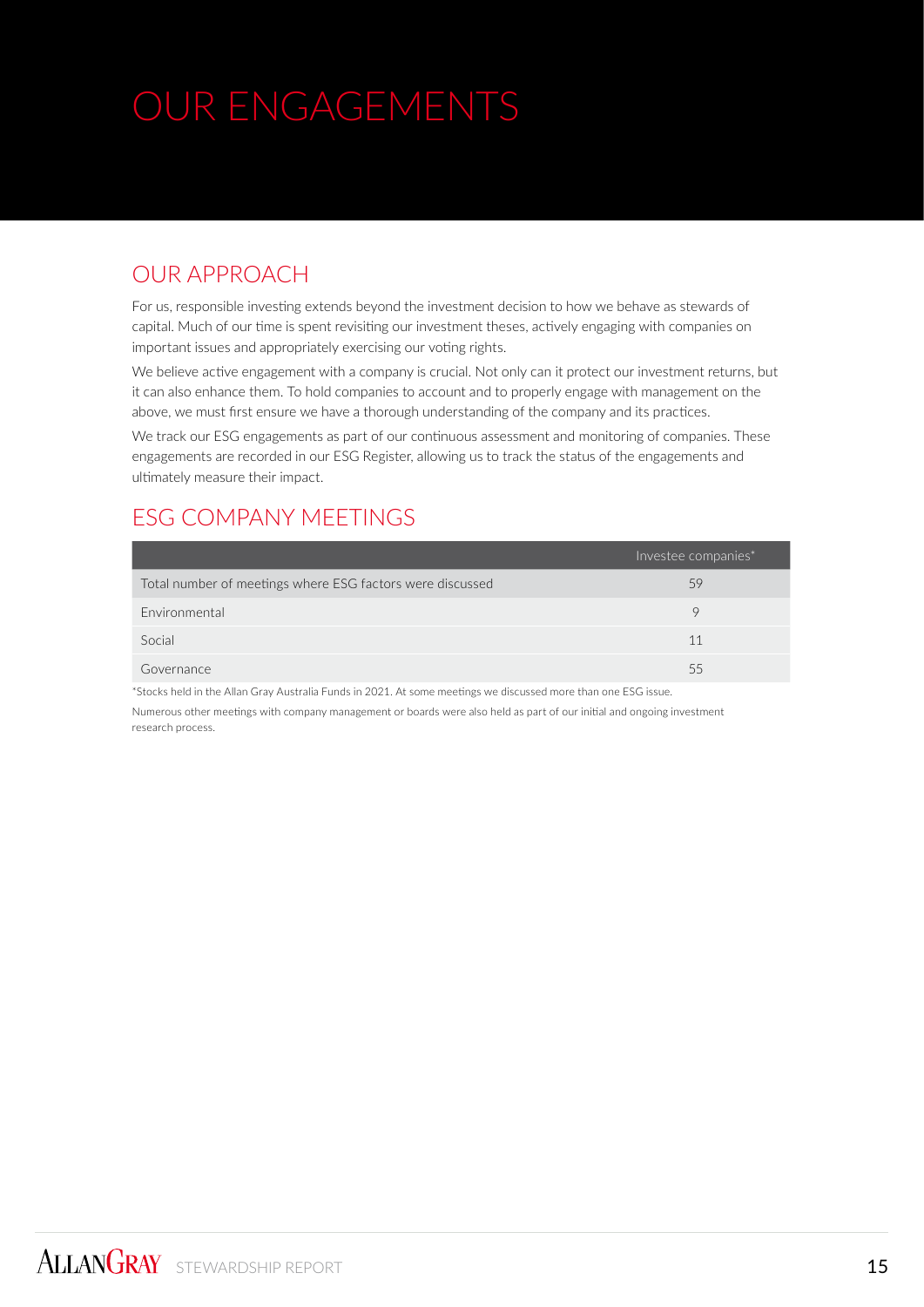### ENGAGEMENT EXAMPLES

#### **Challenger Limited**

As an APRA regulated insurer, Challenger's annuity business is required to maintain adequate capital levels to ensure its annuitant liabilities are met irrespective of the business cycle. This capital is invested across the asset class spectrum.

During extreme market dislocations, capital buffers can fall significantly. This is exactly what happened following the onset of Covid. To partly counteract this, Challenger sold some of its riskier and more regulatory capital-intensive investments (equities) and invested in less risky and less capital-intensive assets (very highgrade credit). This pro-cyclical approach to managing the business necessarily results in poor returns for shareholders through the cycle, as assets are sold at depressed prices and bought at inflated prices.

The above is made worse by the remuneration framework which rewards 'normalised earnings' rather than statutory earnings. Normalised earnings assume a constant return from various asset classes (e.g. equity returns of 7% p.a.) so there is no penalty for management misallocating capital at various points of the business cycle.

We have engaged extensively with the board to firstly have the company maintain higher capital buffers to negate the need for pro-cyclical capital misallocations during market dislocations, and secondly to have remuneration frameworks changed to capture actual investment returns, not theoretical constructs.

At its investor day in May 2021, Challenger announced its intention to maintain higher capital buffers, in line with our advice. We await developments on remuneration outcomes.

#### **Sims Limited**

Post their 30 June 2021 annual result and the ensuing share price weakness, we held discussions with the management team and board of Sims Limited regarding capital management and the benefit existing shareholders would derive from a share buyback. The company later announced its intention to conduct an on-market share buyback and repurchased over 2% of its then outstanding shares at an attractive price.

#### COLLABORATIVE ENGAGEMENTS

#### **FAR Limited**

FAR Limited, an oil and gas exploration and development company, was wrongfooted by the onset of COVID-19 and the ensuing low oil price. As a result, it found itself in the unenviable position of not being able to fund its joint venture (JV) capital calls on its sole oil development project, Sangomar, in Senegal. As a result, it ultimately sold its JV interest to Woodside Petroleum, the JV operator. The board and management were intent on using these sale proceeds to further their high-risk exploration ambitions, a significant change to FAR's corporate strategy.

We took exception to this on a number of levels. The initial purpose of the fund raising, in which Allan Gray participated, could not be pursued and it seemed reasonable to return the sale proceeds to shareholders. Their exploration strategy was incredibly risky, had limited track record of success and warranted seeking shareholder approval for this significant strategic shift. In addition, even if successful in their exploration endeavours, this would have had long dated and very uncertain payoffs with an elevated risk of becoming stranded assets. The risk of significant value destruction was too great.

The board disagreed. Allan Gray discussed this with the board and other large shareholders which ultimately saw a complete board renewal (except for MD and CEO) and the return of a significant portion of the sale proceeds. Unfortunately some funds were retained and have been invested in a now unsuccessful 'wild-cat' exploration well. Allan Gray decided to divest of its stake shortly after the capital return.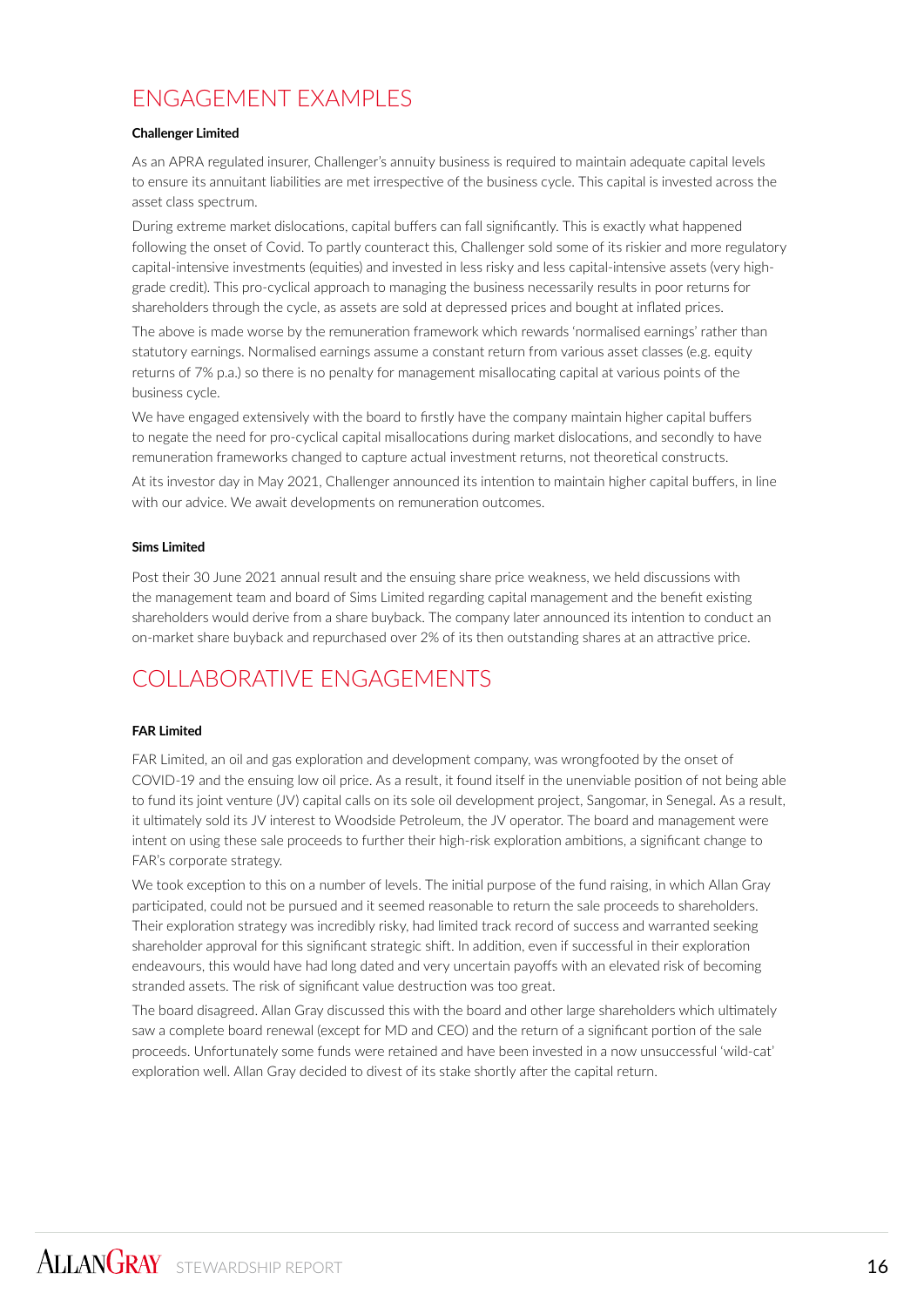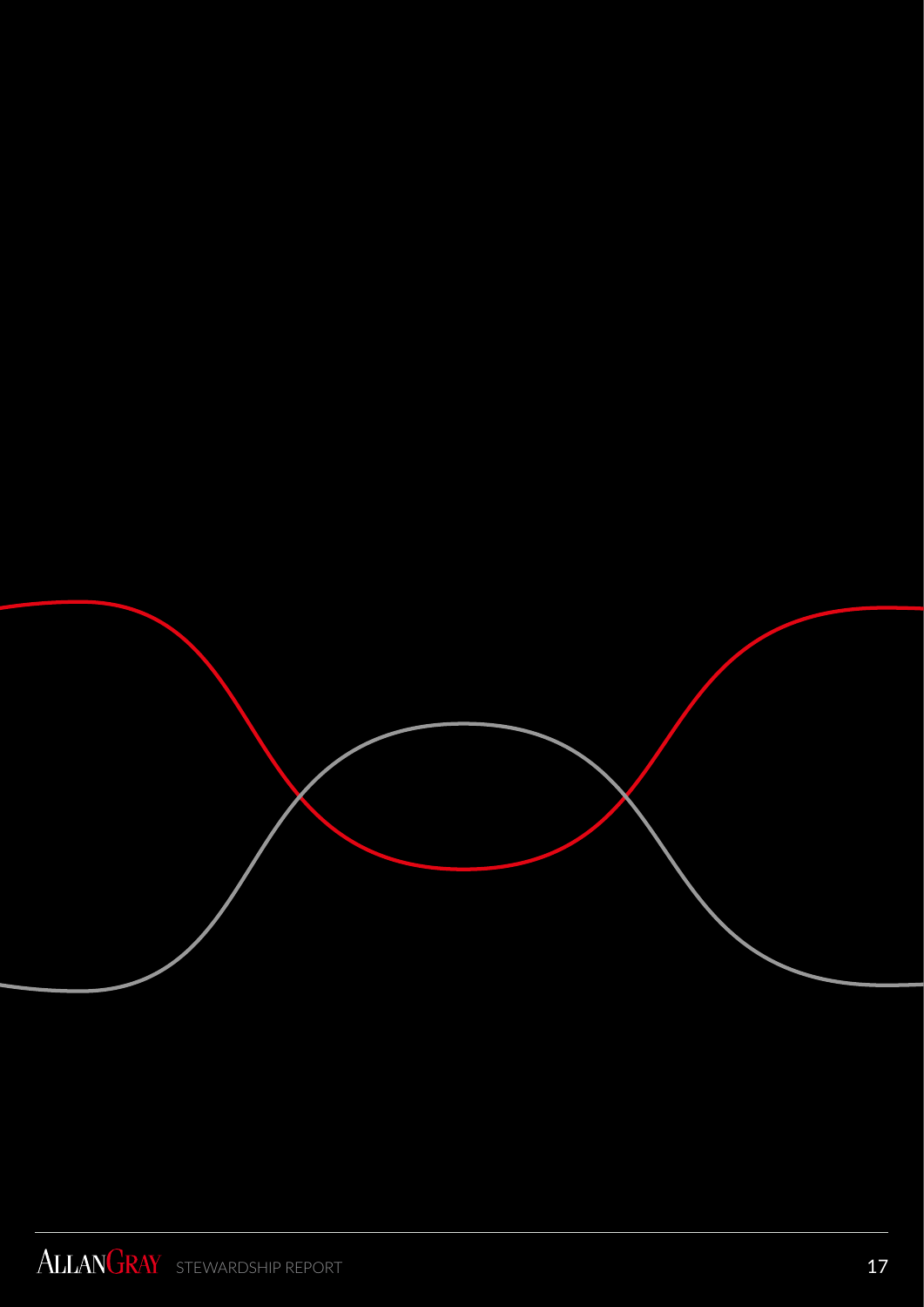# PROXY VOTING

## OUR APPROACH

Equally important as the integration of our ESG approach into our research process, is the exercise of our voting rights. Our guiding principle in voting is that we will strive to act in the best long-term economic interests of our clients. We consider all aspects of proposals being put to vote. This includes broader social and political ramifications, but always in the context of their impact on the long-term value of the companies in which the portfolios are invested. We vote on all resolutions that we consider important, but we do not have a prescriptive set of rules for proxy voting as we believe this would limit our flexibility to maximise our clients' interests.

### SUMMARY OF VOTES

Many votes cover routine matters and we would usually expect to support management's recommendation. But, as with any long-term relationship, at times there will be disagreement. In 2021, 14% of all votes cast were against management recommendations.

| Period    | Number of<br>meetings | Votes<br>for | Votes<br>against | Abstentions   | Votes with<br>management<br>recommendation | Votes against<br>management<br>recommendation | % against<br>management<br>recommendation^ |
|-----------|-----------------------|--------------|------------------|---------------|--------------------------------------------|-----------------------------------------------|--------------------------------------------|
| Quarter 1 | 3                     | 24           | 6                | 1             | 24                                         |                                               | 23%                                        |
| Quarter 2 | 20                    | 100          | 24               | 9             | 99                                         | 29                                            | 22%                                        |
| Quarter 3 | 5                     | 21           | $\bigcirc$       | $\bigcap$     | 19                                         | $\bigcap$                                     | 0%                                         |
| Quarter 4 | 32                    | 142          | 30               | $\mathcal{P}$ | 154                                        | 15                                            | 9%                                         |
| 2021      | 60                    | 248          | 60               | 12            | 296                                        | 47                                            | 14%                                        |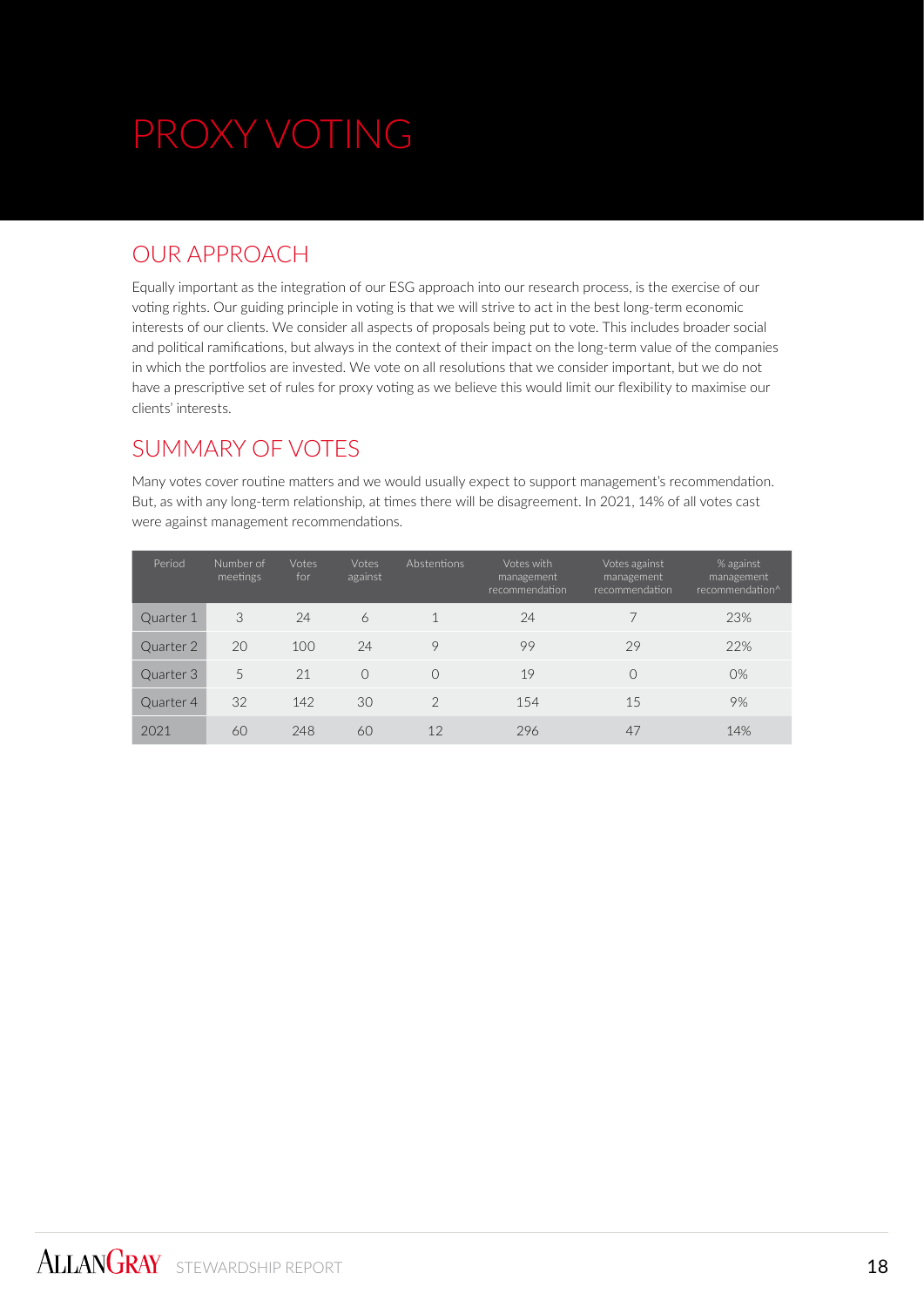| Category                    | Votes with management<br>recommendation | Votes against management<br>recommendation | % against management<br>recommendation^ |
|-----------------------------|-----------------------------------------|--------------------------------------------|-----------------------------------------|
| Audit/Financials            | 11                                      | $\circ$                                    | 0%                                      |
| <b>Board Related</b>        | 141                                     | 13                                         | 8%                                      |
| Capital Management          | 19                                      | 9                                          | 32%                                     |
| Changes to Company Statutes | 12                                      | $\circ$                                    | 0%                                      |
| Compensation                | 81                                      | 27                                         | 25%                                     |
| <b>M&amp;A</b>              | $\overline{2}$                          | $\mathbf{1}$                               | 33%                                     |
| Meeting Administration      | $\mathbf{1}$                            | $\circ$                                    | 0%                                      |
| Other                       | 6                                       | $\mathbf{1}$                               | 14%                                     |
| SHP: Environment*           | 12                                      | $\bigcirc$                                 | 0%                                      |
| SHP: Social*                | 9                                       | $\circ$                                    | 0%                                      |
| SHP: Governance*            | $\overline{2}$                          | $\circ$                                    | 0%                                      |
| 2021                        | 296                                     | 51                                         | 15%                                     |

\*SHP refers to Shareholder Proposals.

Source: Glass Lewis, Allan Gray Australia. Excludes meetings where the Allan Gray Australia Equity Fund sold its shares before the meeting record date.

^"% against management recommendation" refers to those votes for which management made a recommendation (i.e. not all votes).

### VOTING AGAINST MANAGEMENT RECOMMENDATIONS

#### **Oil Search Limited**

Management and the board of Oil Search Limited strongly endorsed a takeover proposal from Santos Limited which we felt significantly undervalued the company. An independent expert reached a similar conclusion on valuation grounds, but then recommended the deal on funding grounds (we disagreed with the latter issue as Oil Search Limited had a number of options). We voted against the takeover, but we were unsuccessful in thwarting it.

The proxy voting records for each of the Allan Gray Australia Funds for each quarter are accessible through our website.